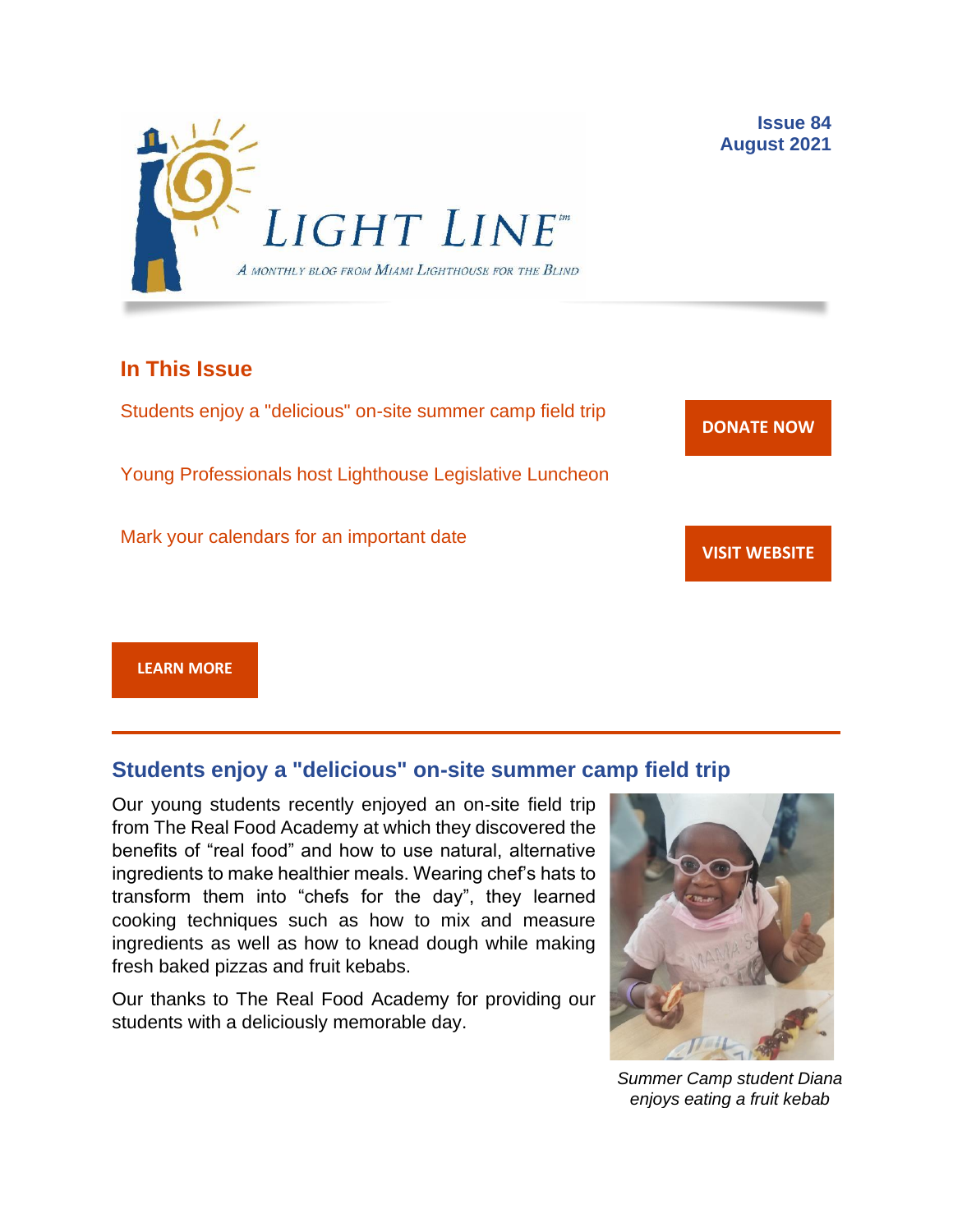# **Young Professionals host Lighthouse Legislative Luncheon**

The Young Professionals of the Lighthouse (YPOL) hosted our annual Lighthouse Legislative Luncheon on July 14th. The successful event, sponsored by the law firm of Weiss Serota Helfman Cole & Bierman, honored Miami Lighthouse champions which include local, state and federally elected officials.

The Florida Legislature, Florida Department of Health, Florida Department of Education Division of Blind Services financially support our Florida Heiken Children's Vision Program as well as our Senior Group Health & Activities Program. Representative Nicholas Duran and Representative Michael Grieco presented a check on behalf of the Florida Legislature to our Heiken Program. Guests also enjoyed a tour of our awardwinning facility where they witnessed firsthand how Miami Lighthouse is using technology to level the playing field for the blind and visually impaired.



*Representative Nicholas Duran and Representative Michael Grieco present check to President and CEO Virginia Jacko, Board Chair Charles Nielson Sr. and YPOL Chair Alexander Nostro.*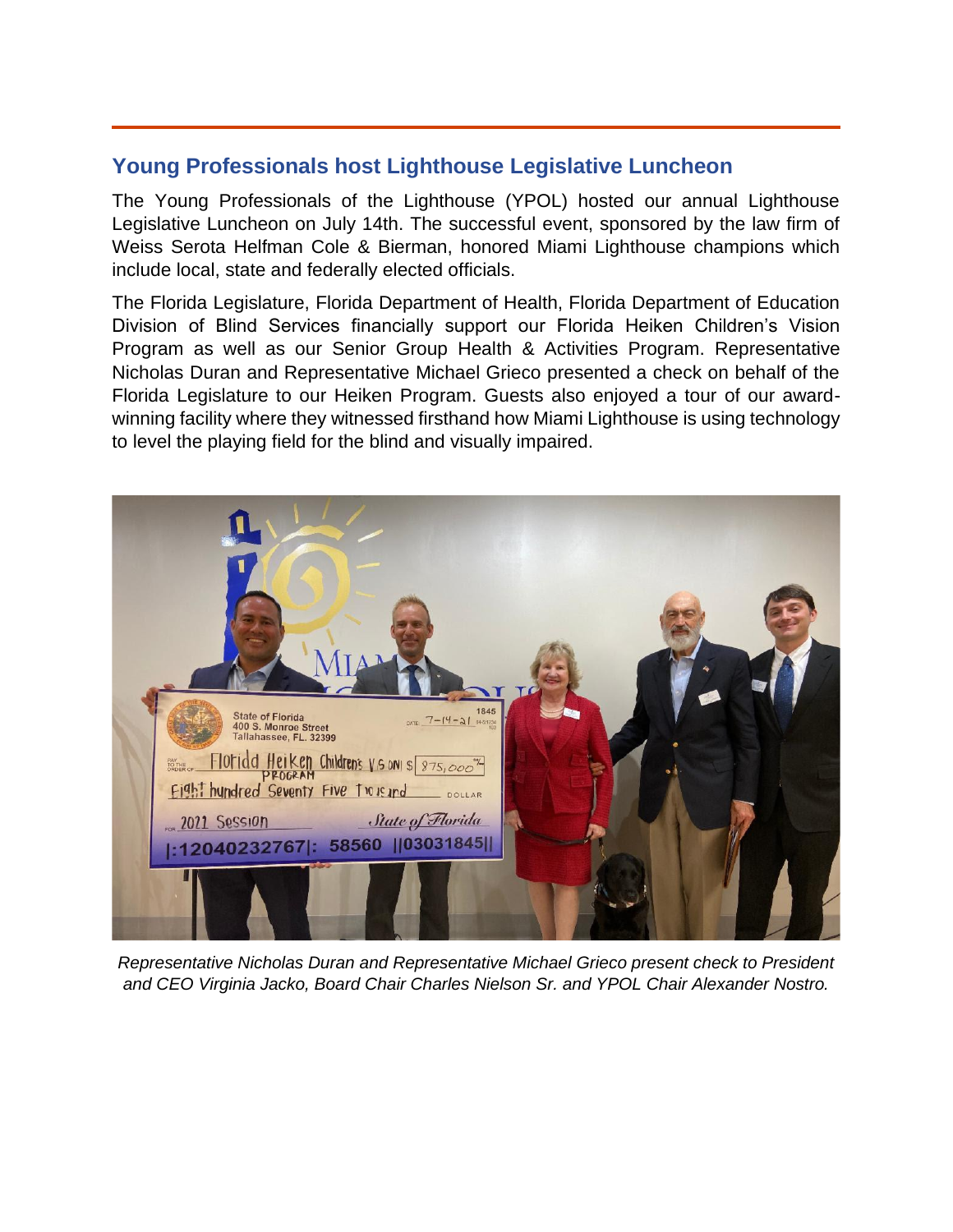

*YPOL Chair Alexander Nostro and Board Chair Charles Nielson Sr. present handmade plaque to event sponsors Mitchell Bierman and Marlon Hill from Weiss Serota Helfman Cole & Bierman*

### **Mark your calendars for an important date**

Big Announcement! The Grand Opening of our Miami Lighthouse Academy Classroom Expansion Ribbon Cutting will take place on Friday, August 13th at 9AM. The event will take place on our Mary M. and Sash A. Spencer Campus and will celebrate the opening of our new classrooms for Kindergarten, First and Second Grade visually impaired students and their teachers. The Family Foundation will match donations to support our crucial need for a nurse as well as art, music and fitness instruction for students in our Miami Lighthouse Academy. Should you be unable to attend, please consider supporting our expansion by making a donation [here.](https://secure.miamilighthouse.org/FifthFloorClassroomExpansion.asp)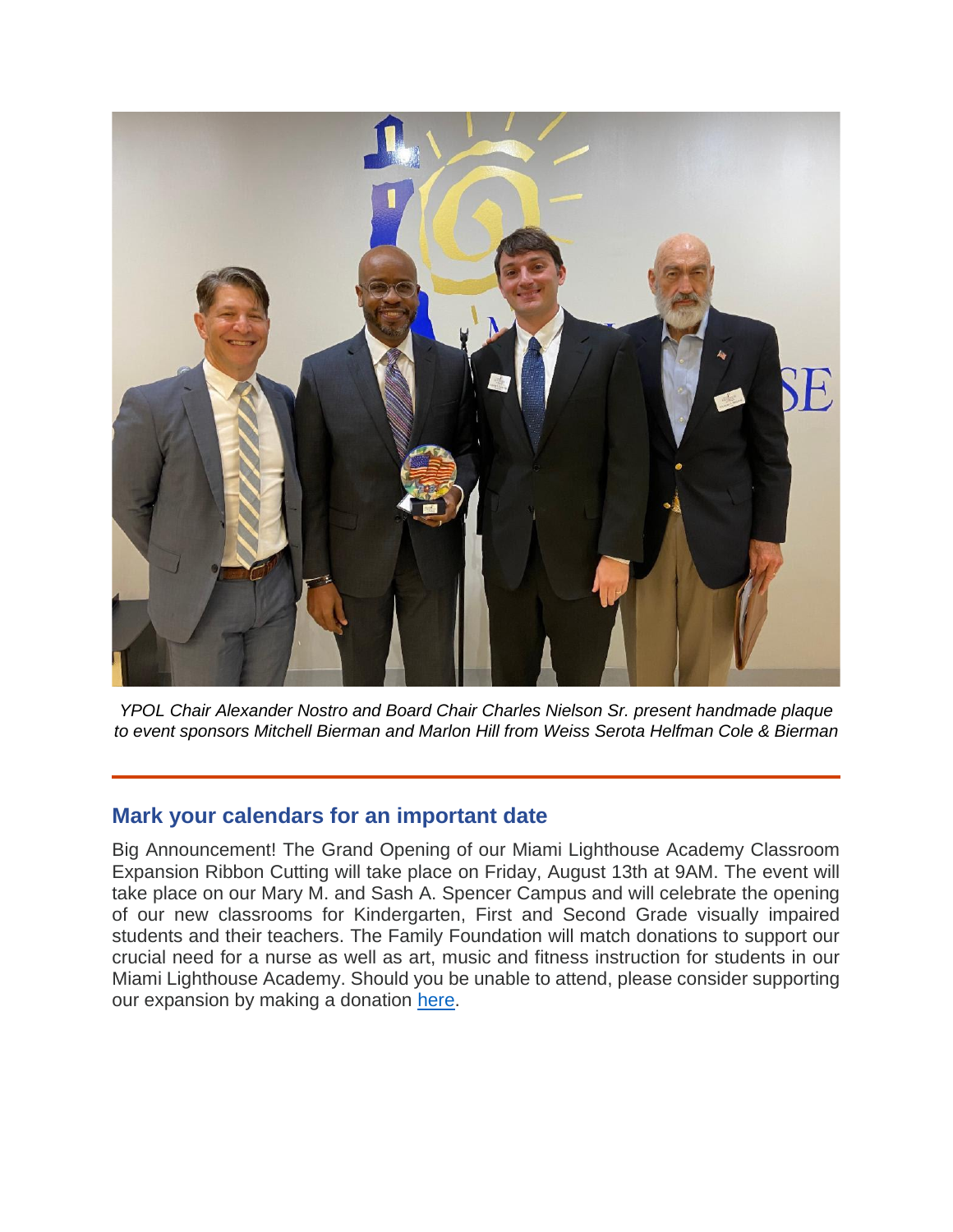

*Invitation to the Grand Opening of our Miami Lighthouse Academy Classroom Expansion*